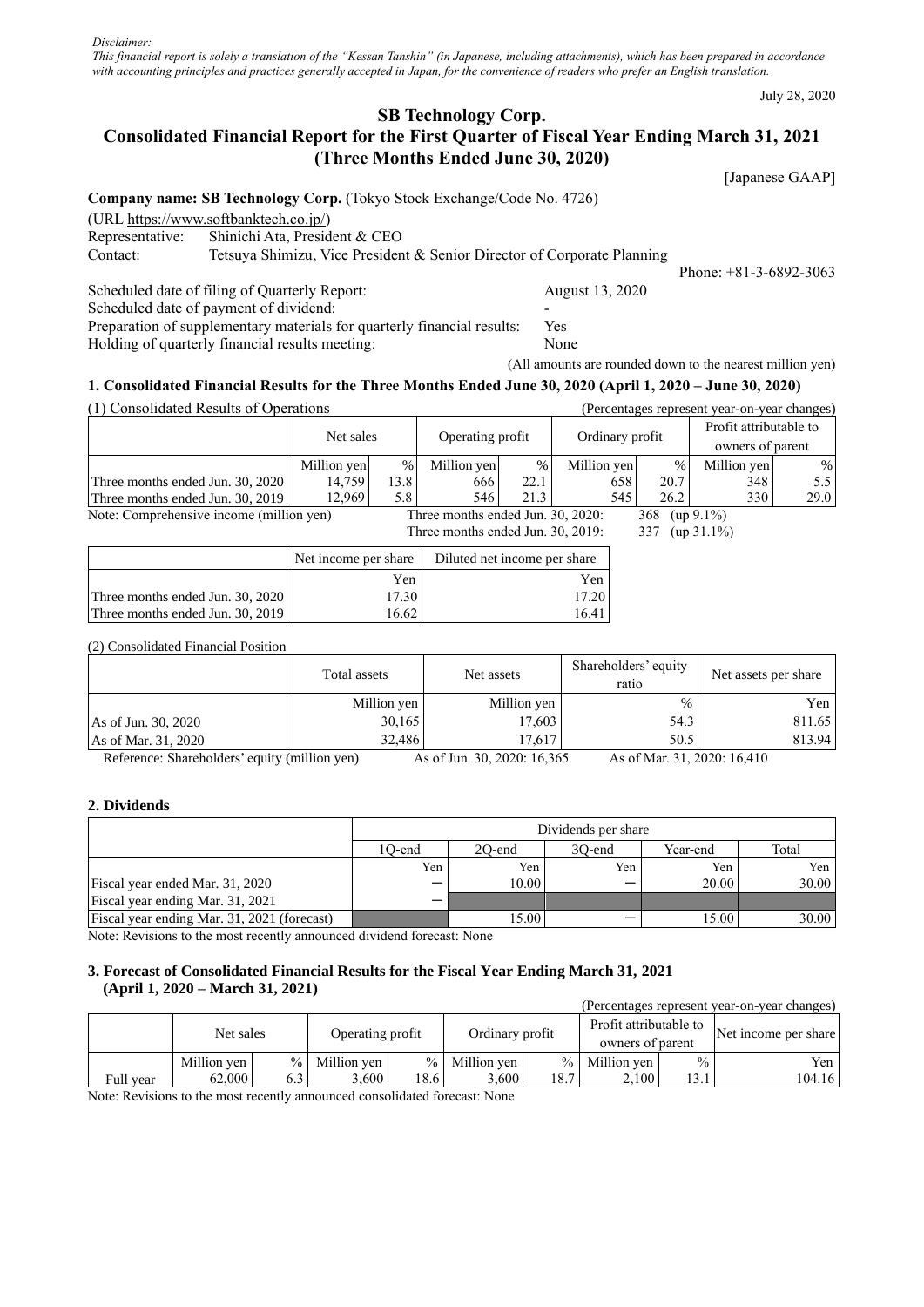#### **\* Notes**

- (1) Changes in significant subsidiaries during the period (changes in specified subsidiaries resulting in changes in scope of consolidation): None
- (2) Application of special accounting for presenting quarterly consolidated financial statements: None
- (3) Changes in accounting policies and accounting estimates, and restatements
	- i. Changes in accounting policies due to revisions in accounting standards, others: None
	- ii. Changes in accounting policies other than i. above: None
	- iii. Changes in accounting estimates: None
	- iv. Restatements: None

#### (4) Number of outstanding shares (common stock)

- i. Number of shares outstanding at the end of the period (including treasury shares) As of Jun. 30, 2020: 22, 664, 800 shares As of Mar. 31, 2020: 22, 663, 200 shares
- ii. Number of treasury shares at the end of the period As of Jun. 30, 2020: 2,501,422shares As of Mar. 31, 2020: 2,501,422shares
- iii. Average number of shares outstanding during the period Three months ended Jun. 30, 2020: 20,162,243shares Three months ended Jun. 30, 2019: 19,889,309shares

\* This consolidated financial report is not subject to quarterly review procedures by a certified public accountant or audit company.

\* Explanation for appropriate use of operating forecasts, and other special items

Cautionary statement with respect to forward-looking statements

Forecasts regarding future performance in this report are based on assumptions based upon valid and other reasonable information available to the Company at the time this report was created. This report is not promised by the Company regarding future performance. The actual performance may differ significantly from these forecasts for a variety of reasons.

How to view supplementary materials for quarterly financial results

Supplementary materials for the quarterly financial results will be disclosed today (July 28, 2020), using the Timely Disclosure network (TDnet), and will be available on the Company's website [\(https://www.softbanktech.co.jp/corp/ir/\)](https://www.softbanktech.co.jp/corp/ir/).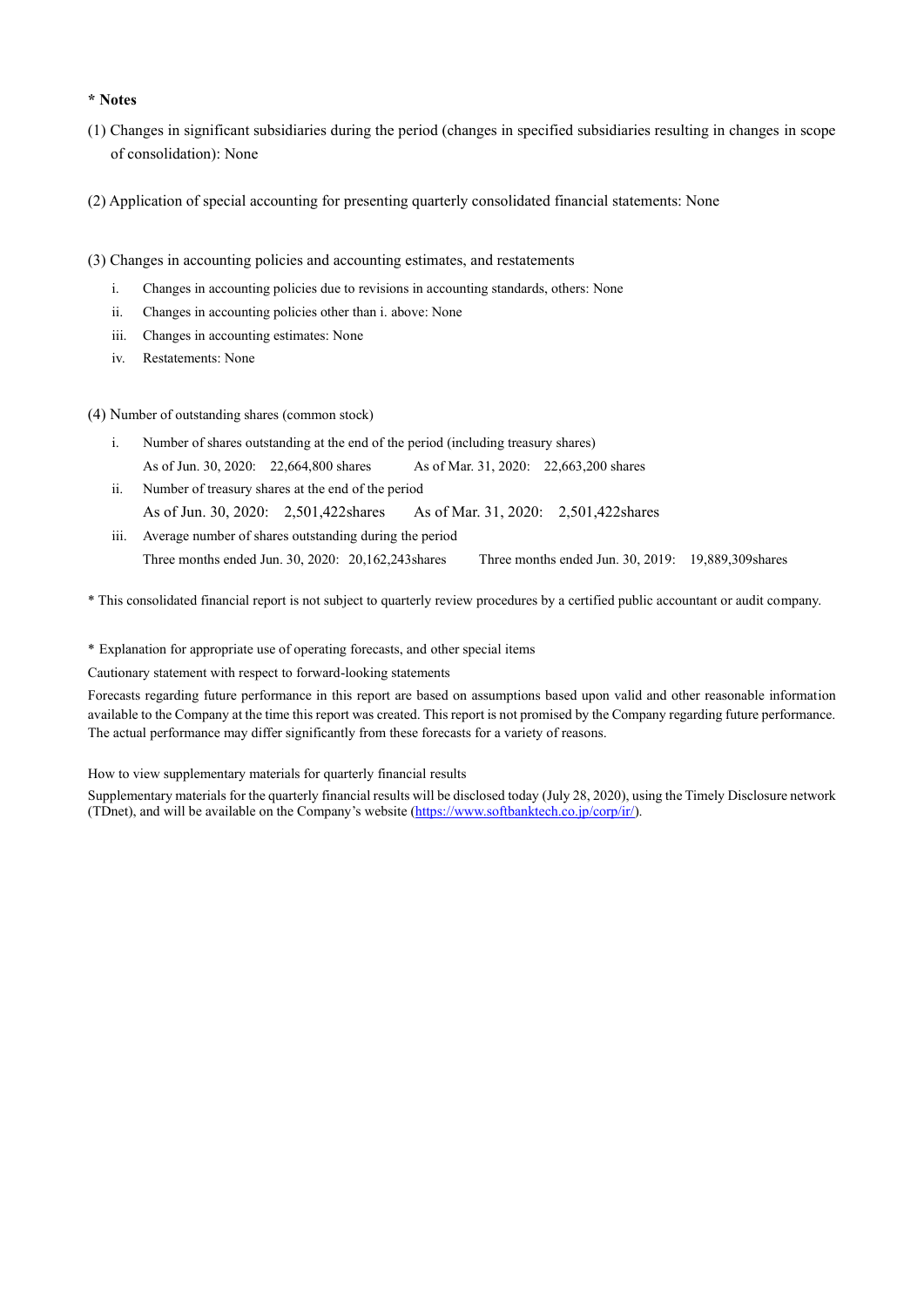## ○Appendix Table of Contents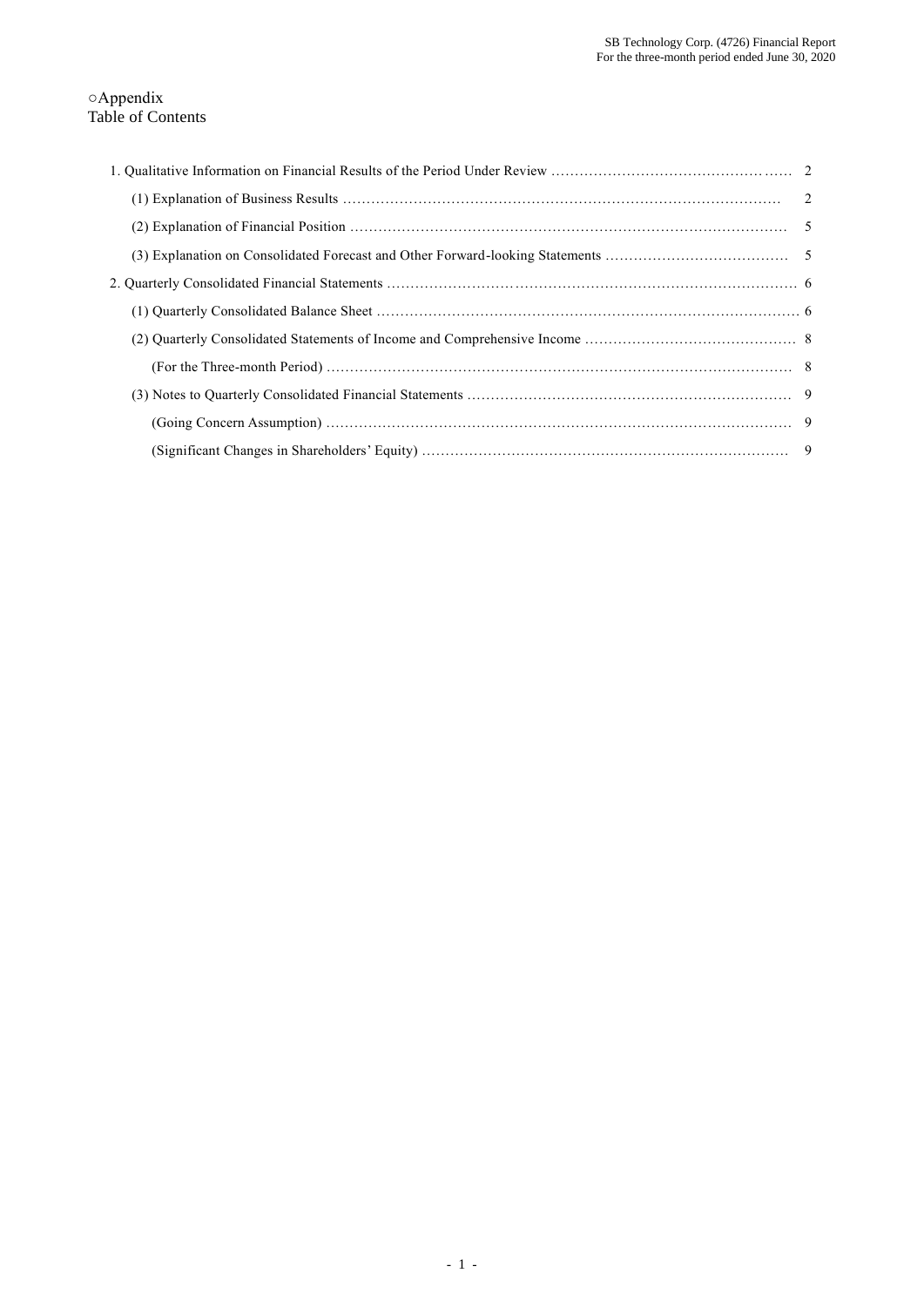#### 1. Qualitative Information on Financial Results of the Period Under Review

#### (1) Explanation of Business Results

The global spread of COVID-19 has increased uncertainty about the future of the economy. Against this backdrop, the shift to cloud computing and teleworking to improve operational efficiency have become more pronounced as urgent issues facing companies. To respond to the era of the new normal, it has become a major issue for companies to strengthen their strategic business domains and deal with DX to secure a competitive advantage, and for government and other public offices to quickly implement digitalization toward the realization of digital governance. The growth of IT investment in Japan is expected to slow compared to the period before the effects of COVID-19 are actualized, but we believe that urgent issues and demand for strategic IT investment are firm.

Amid this business environment, the ICT services business remained firm, and performance by solution was as follows compared to the same period in the previous fiscal year.

Sales of Business IT Solutions increased due to significant growth in development projects for IoT systems for the global manufacturing industry, which we have designated as our key industry, as well as progress on development projects for the electronic application platform for the Ministry of Agriculture, Forestry and Fisheries. In addition, we are anticipating largescale projects in 2H and the fiscal year ending March 2022 and beyond, and we are ahead of schedule in terms of strategic costs such as PoC (demonstration experiments).

In Corporate IT Solutions, although Microsoft's licensing sales declined, workstyle reform accelerated due to the social situation, and system development using Microsoft Azure, security solutions and electronic authentication services, as well as our services clouXion and managed security services grew.

In Technical Solutions, which provides solutions for on-premises environments, vendor management projects in the IT field of SoftBank Corp., which began in 3Q of the previous fiscal year, led the increase in sales. However, outsourcing expenses increased due to the rapid growth in the number of development partners and the number of partner employees, resulting in a decrease in the marginal income ratio.

In EC Solutions, although there was a change in the invoice price in Norton Store's e-commerce management agency business, operating income increased due to steady performance in the Fonts business.

In addition, although M&A transaction costs were temporarily incurred, net sales, marginal income, operating profit, ordinary profit, and profit attributable to owners of parent reached record highs for the 1Q of the fiscal year under review, and the results were as follows.

|                                            | (Millions of yen)                   |                                     |                 |                |
|--------------------------------------------|-------------------------------------|-------------------------------------|-----------------|----------------|
|                                            | Three months ended<br>June 30, 2019 | Three months ended<br>June 30, 2020 | Change (Amount) | Change (Ratio) |
| Net sales                                  | 12,969                              | 14,759                              | 1,789           | 13.8%          |
| Marginal profit                            | 3,642                               | 4,061                               | 418             | $11.5\%$       |
| Fixed costs                                | 3,096                               | 3,394                               | 297             | $9.6\%$        |
| Operating profit                           | 546                                 | 666                                 | 120             | 22.1%          |
| Ordinary profit                            | 545                                 | 658                                 | 113             | 20.7%          |
| Profit attributable to owners<br>of parent | 330                                 | 348                                 | 18              | $5.5\%$        |
| Net income per share                       | JPY 16.62                           | JPY 17.30                           | <b>JPY 0.68</b> | 4.1%           |

The Company has only a single business segment, which is the ICT services business. See <Explanation of solutions> on page 4 for the details and performance of solutions constituting the ICT service business.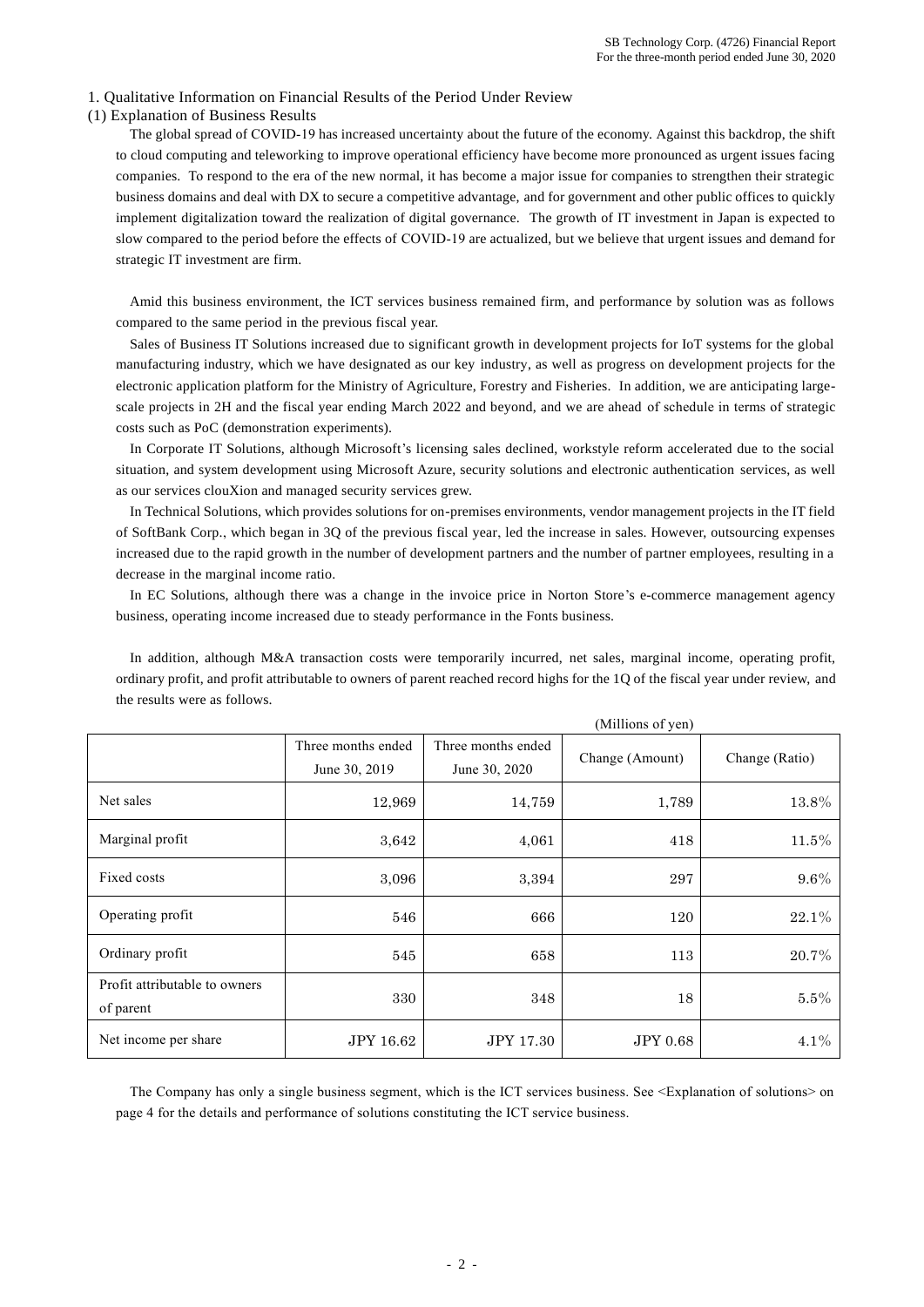<Progress in the third medium-term management plan>

The Group focuses on the third medium-term management plan by positioning "be a service provider for corp IT" and "consult and generate business IT" as key themes.

#### - Be a service provider for corp IT

Over 1,000 companies have installed Microsoft's cloud solutions and clouXion, SBT's original services. We are steadily contributing to preparations for DX compliance by supporting customers' cloud utilization and outsourcing their information systems operations, including increasing the number of managed security services sold and winning orders for global help desks. In addition, we are making steady progress on preparations to scale our business, such as establishing sales agent contracts and concluding contracts with partner companies. In the second year of the third Medium-Term Management Plan, our servicing net sales increased YoY by 53.2% to 441 million yen in the 1Q. As of the end of March 2022, we set a 50% target for the percentage of stock sales from own services. As of the end of June 2020, this figure rose to 23.0%.

#### - Consult and generate business IT

We are focusing on collaborative creation in the fields of global manufacturing, construction, and agriculture. In these industries, we are working to strengthen our R&D, new service development, and development systems, taking into account such major opportunities as the use of cloud services to strengthen competitiveness, support for the development of customers' IoT services, support for collaboration between sales support systems and marketing systems, and efforts to realize government-wide digital governance.

In the second year of the third Medium-Term Management Plan, orders for Business IT Solutions increased 74.0% on a YoY basis in the 1Q.

In addition, management indicators for the fiscal year ending March 31, 2022 include increasing the percentage of sales from business IT solutions and corporate IT solutions, which achieve cloud-first strategies of business enterprises, to 50% and achieving consolidated operating income of 4.3 billion yen (with CAGR growth of 20% from the fiscal year ended March 31, 2019 as the starting point).

The percentage of sales from business IT solutions and corporate IT solutions for the three-month period under review decreased by 1.4 percentage points year on year, to 32.7%. Operating income increased 22.1% year on year, to 666 million yen.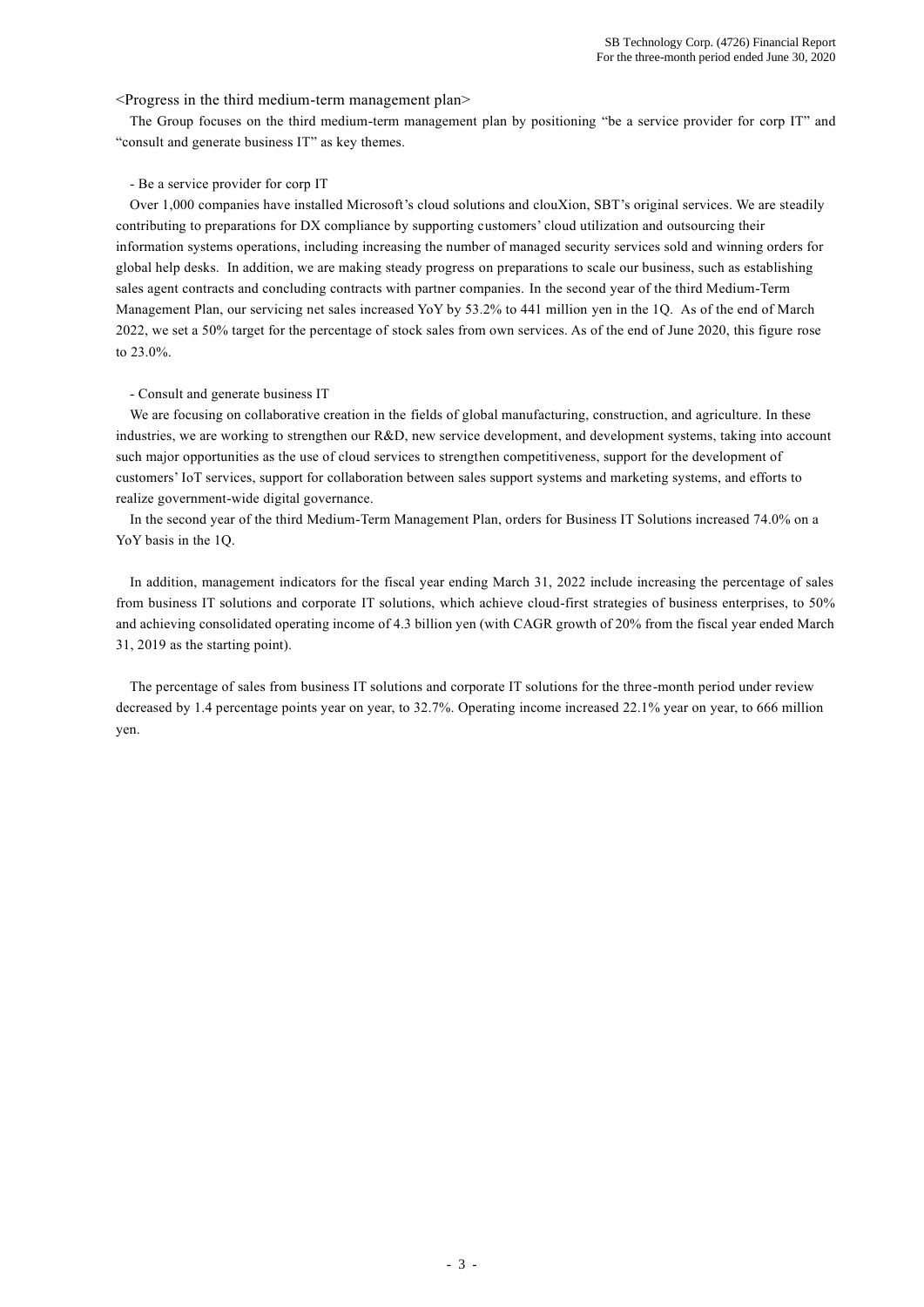<Overview of service category >

The Company has only a single business segment, which is the ICT services business. The following table shows the earnings from the primary components of this business segment. Note that some service categories have changed their names in the first quarter.

The values for the same period of the previous year in each solution category were calculated by applying the current method.

| Solution category            | Details of solutions                                                                                                                                                                                                                                   | Core companies                                                                                                          |
|------------------------------|--------------------------------------------------------------------------------------------------------------------------------------------------------------------------------------------------------------------------------------------------------|-------------------------------------------------------------------------------------------------------------------------|
| <b>Business IT solutions</b> | [Cloud business/For business divisions]<br>- Consulting services<br>- DX solutions<br>- AI/ IoT solutions, etc.                                                                                                                                        | - SB Technology Corp.<br>- Cybertrust Japan Co., Ltd.<br>- REDEN Corp.                                                  |
| Corporate IT solutions       | [Cloud business/For overall company or administration division]<br>- Cloud integration<br>- Business efficiency improvement services<br>- Cloud security services<br>- Security operation monitoring services<br>- Electronic authentication solutions | - SB Technology Corp.<br>- Cybertrust Japan Co., Ltd.<br>- M-SOLUTIONS, Inc.<br>- Kan Corporation<br>- ASORA Tech Corp. |
| Technical solutions          | - On-premise system integration<br>- Equipment sales, building, operation, and maintenance services<br>- Sales and embedded system development of products related to<br>Linux/OSS, etc.                                                               | - SB Technology Corp.<br>- Cybertrust Japan Co., Ltd.                                                                   |
| E-commerce solutions         | - Operation of e-commerce sites as agent<br>- Online sales of font licenses, etc.                                                                                                                                                                      | - SB Technology Corp.<br>- Fontworks Inc.                                                                               |

| (Millions of yen)      |                  |                                              |                                              |                 |                |
|------------------------|------------------|----------------------------------------------|----------------------------------------------|-----------------|----------------|
|                        |                  | Three-month<br>period ended June<br>30, 2019 | Three-month<br>period ended<br>June 30, 2020 | Change (Amount) | Change (Ratio) |
|                        | <b>Net Sales</b> | 764                                          | 1,132                                        | 367             | 48.1%          |
| Business IT solutions  | Marginal profit  | 309                                          | 322                                          | 13              | $4.3\%$        |
|                        | Profit margins   | $40.4\%$                                     | 28.5%                                        | $(11.9)$ pt.    |                |
|                        | Net Sales        | 3,664                                        | 3,695                                        | 31              | $0.8\%$        |
| Corporate IT solutions | Marginal profit  | 1,369                                        | 1,648                                        | 278             | 20.3%          |
|                        | Profit margins   | $37.4\%$                                     | 44.6%                                        | 7.2 pt.         |                |
|                        | Net Sales        | 2,991                                        | 4,398                                        | 1,406           | 47.0%          |
| Technical solutions    | Marginal profit  | 1,093                                        | 1,179                                        | 86              | 7.9%           |
|                        | Profit margins   | 36.6%                                        | 26.8%                                        | $(9.8)$ pt.     |                |
|                        | Net Sales        | 5,548                                        | 5,533                                        | (15)            | $(0.3)\%$      |
| E-commerce solutions   | Marginal profit  | 870                                          | 911                                          | 41              | 4.7%           |
|                        | Profit margins   | 15.7%                                        | $16.5\%$                                     | $0.8$ pt.       |                |
|                        | Net Sales        | 12,969                                       | 14,759                                       | 1,789           | 13.8%          |
| Total                  | Marginal profit  | 3,642                                        | 4,061                                        | 418             | 11.5%          |
|                        | Profit margins   | 28.1%                                        | 27.5%                                        | $(0.6)$ pt.     |                |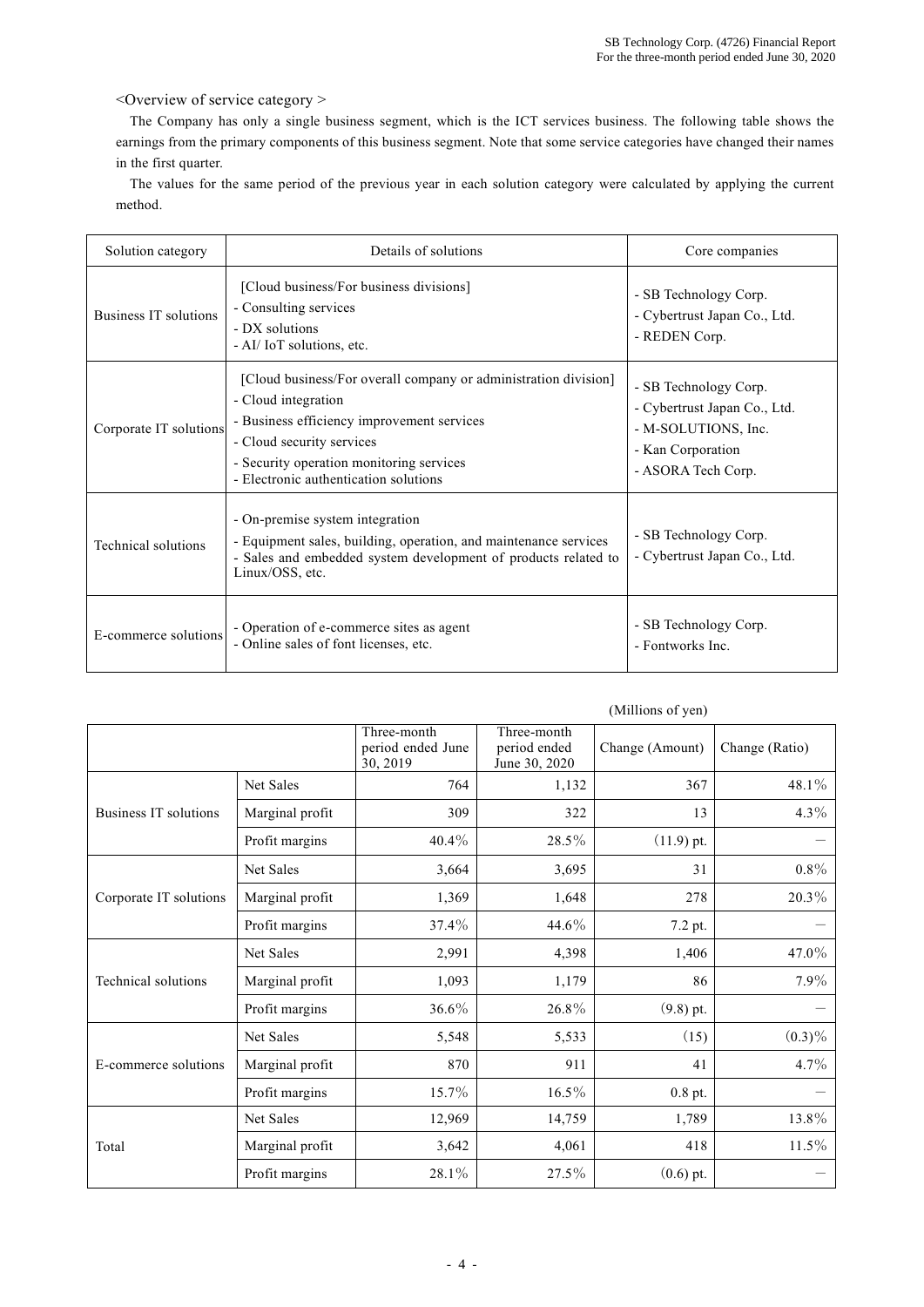### (2) Overview of financial positions for the current period

| Tracto, Endomned and Type assets |                     |                     |                                    |  |  |  |  |
|----------------------------------|---------------------|---------------------|------------------------------------|--|--|--|--|
|                                  | As of June 30, 2019 | As of June 30, 2020 | (Reference)<br>As of June 30, 2019 |  |  |  |  |
| Total assets                     | 32,486              | 30,162              | 26,910                             |  |  |  |  |
| Net assets                       | 17,617              | 17,603              | 15,946                             |  |  |  |  |
| Shareholder's equity ratio       | $50.5\%$            | 54.3%               | $55.2\%$                           |  |  |  |  |

Assets, Liabilities and Net assets (Millions of yen)

### (Assets)

Total assets decreased 2,323 million yen from the end of the previous fiscal year, to 30,162 million yen at the end of the three-month period under review.

Current assets decreased 2,308 million yen from the end of the previous fiscal year, mainly because of a decrease in notes and accounts receivable-trade.

Non-current assets decreased 15 million yen, mainly due to a decrease in deferred tax assets.

#### (Liabilities)

Total liabilities decreased 2,309 million yen from the end of the previous fiscal year, to 12,559 million yen at the end of the three-month period under review.

Current liabilities decreased 2,107 million yen, mainly due to a decrease in accounts payable.

Non-current liabilities decreased 202 million yen, mainly attributable to a decrease in long-term advances received.

#### (Net assets)

Net assets decreased 14 million yen from the end of the previous fiscal year, to 17,603 million yen at the end of the threemonth period under review, mainly due to a decrease in retained earnings.

### (3) Explanation on Consolidated Forecast and Other Forward-looking Statements

The earnings forecasts are based on information currently available, but actual results may differ from thes e forecasts due to various factors.

As a result of steady progress on proposals in 4Q of the previous fiscal year, orders outstanding remained at a high level, and net sales and operating income also remained strong in 1Q. In 2Q, we plan to aggressively conduct pre-sales activities, demonstration tests, service-development, and enhancement of systems for large-scale projects in Business IT Solutions field for the second half of this fiscal year and the year ending March 2022. Orders received and net sales continued to grow, and we expect operating income to remain unchanged from the same period of the previous year.

For 3Q and 4Q, we plan to increase profits over the same period of the previous fiscal year by taking advantage of the preparations made in 2Q.

The spread of COVID-19 has increased uncertainty about the future of the economy, and the growth of IT investment in Japan is expected to slow compared to the period before the effects were actualized. However, we believe that urgent issues and demand for strategic IT investment are firm.

The forecasts for the fiscal year ending March 31, 2021 were calculated based on the above assumptions, and there is a possibility that they will be changed in the event that domestic companies and government bodies freeze their strategic IT investments due to the occurrence and convergence of the second and third waves of COVID-19.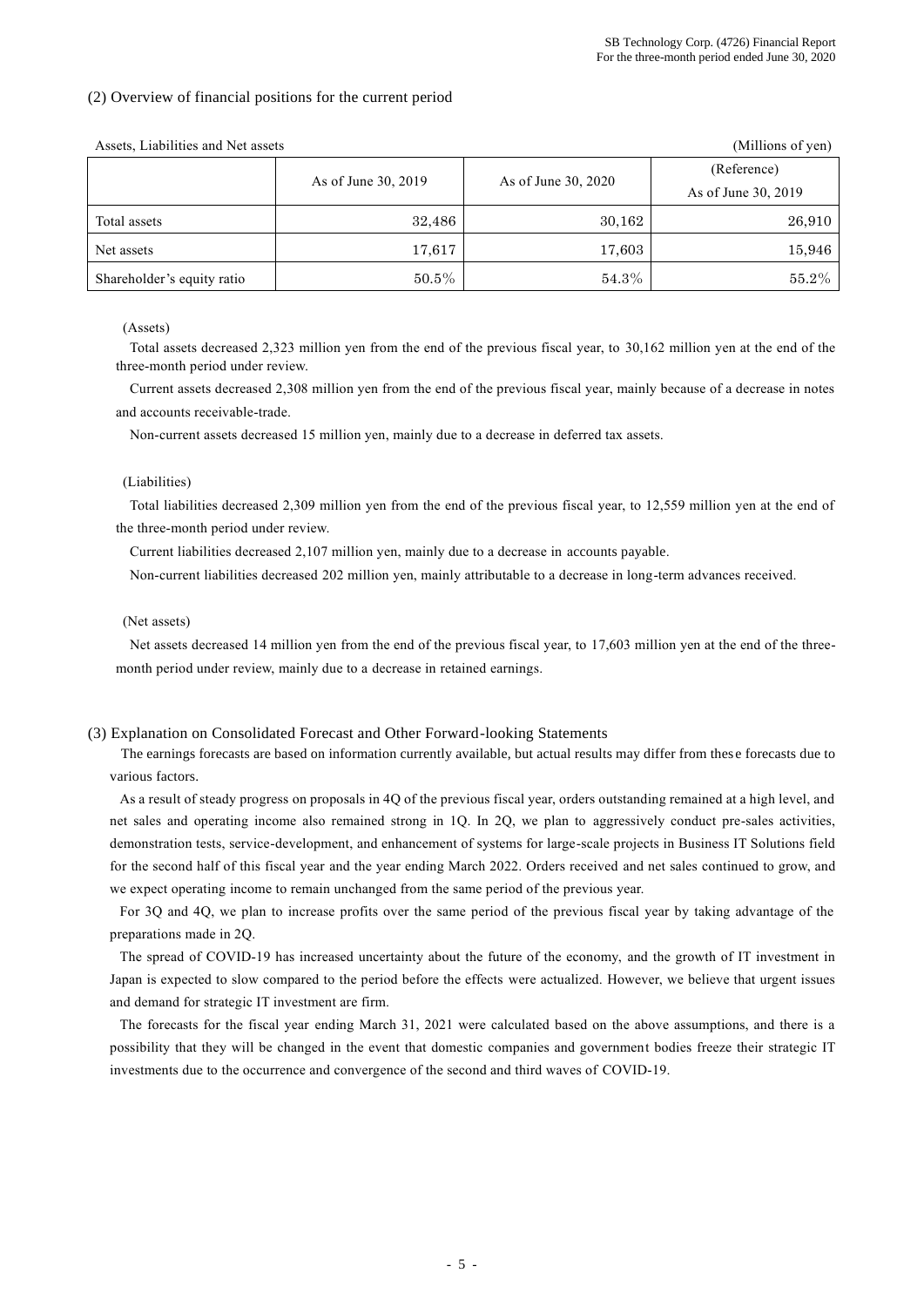# **2. Quarterly Consolidated Financial Statements**

# **(1) Quarterly Consolidated Balance Sheet**

|                                       |                          | (Millions of yen)   |
|---------------------------------------|--------------------------|---------------------|
|                                       | As of March 31, 2020     | As of June 30, 2020 |
| Assets                                |                          |                     |
| Current assets                        |                          |                     |
| Cash and deposits                     | 9,826                    | 9,298               |
| Notes and accounts receivable - trade | 12,714                   | 10,032              |
| Merchandise                           | 26                       | 81                  |
| Work in process                       | 757                      | 920                 |
| Other                                 | 1,026                    | 1,708               |
| Allowance for doubtful accounts       | $\triangle$ <sup>0</sup> | $\Delta 0$          |
| Total current assets                  | 24,350                   | 22,042              |
| Non-current assets                    |                          |                     |
| Property, plant and equipment         |                          |                     |
| Buildings, net                        | 731                      | 735                 |
| Tools, furniture and fixtures, net    | 756                      | 800                 |
| Construction in progress              |                          | 135                 |
| Other, net                            |                          | $\mathbf{1}$        |
| Total property, plant and equipment   | 1,488                    | 1,672               |
| Intangible assets                     |                          |                     |
| Goodwill                              | 554                      | 647                 |
| Software                              | 1,397                    | 1,411               |
| Software in progress                  | 591                      | 679                 |
| Customer relationships                | 335                      | 319                 |
| Other                                 | 170                      | 163                 |
| Total intangible assets               | 3,049                    | 3,221               |
| Investments and other assets          |                          |                     |
| Investment securities                 | 782                      | 676                 |
| Deferred tax assets                   | 960                      | 816                 |
| Other                                 | 1,854                    | 1,732               |
| Total investments and other assets    | 3,597                    | 3,225               |
| Total non-current assets              | 8,135                    | 8,120               |
| Total assets                          | 32,486                   | 30,162              |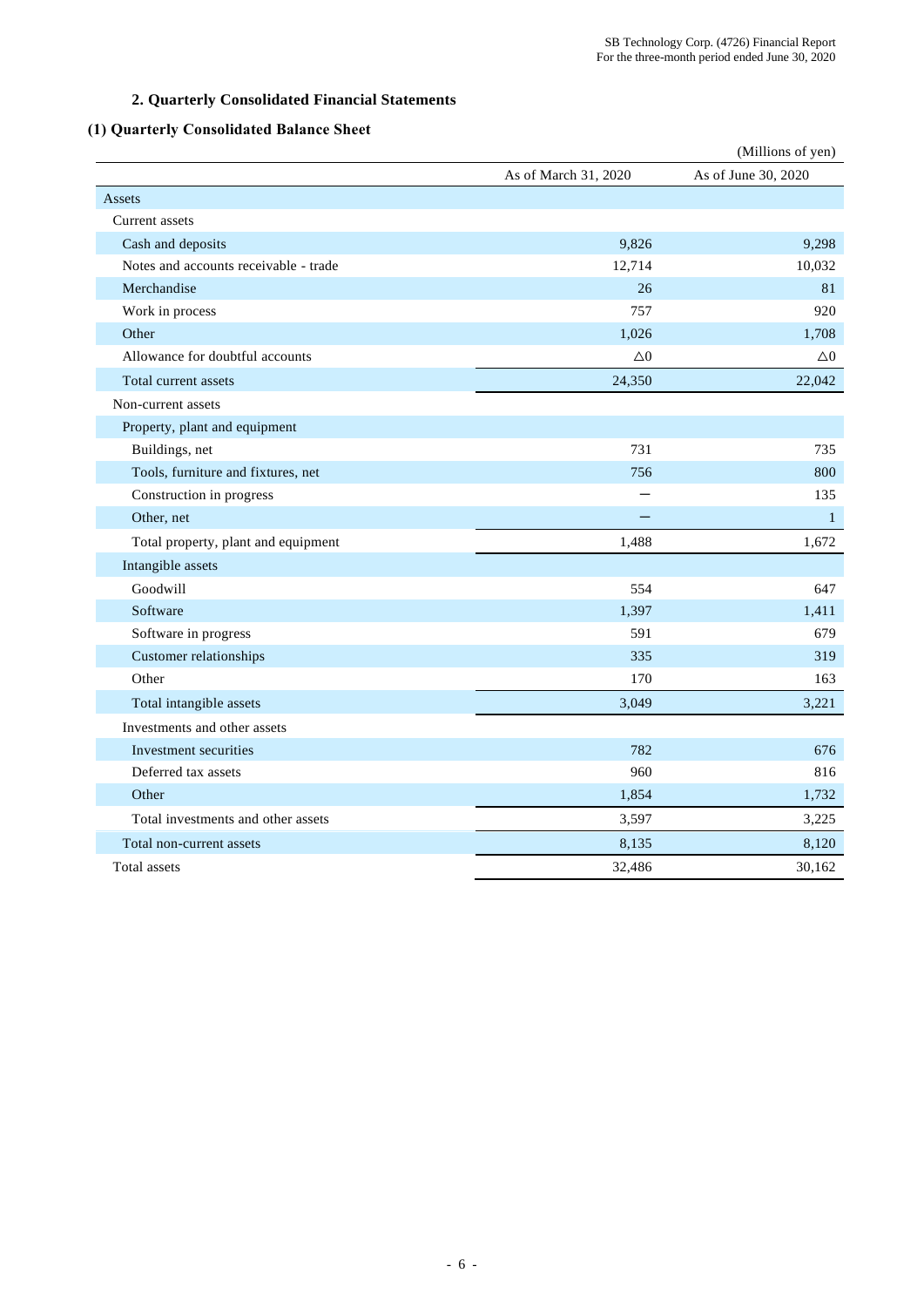|                                                          |                      | (Millions of yen)   |
|----------------------------------------------------------|----------------------|---------------------|
|                                                          | As of March 31, 2020 | As of June 30, 2020 |
| Liabilities                                              |                      |                     |
| <b>Current liabilities</b>                               |                      |                     |
| Accounts payable - trade                                 | 8,258                | 6,107               |
| Lease obligations                                        | 88                   | 88                  |
| Accounts payable - other                                 | 1,163                | 1,247               |
| Income taxes payable                                     | 810                  | 152                 |
| Advances received                                        | 1,554                | 2,139               |
| Provision for bonuses                                    | 1,055                | 471                 |
| Provision for bonuses for directors (and other officers) |                      | 29                  |
| Provision for loss on order received                     | 198                  | 170                 |
| Provision for defect repair                              | $\mathbf{1}$         | $\overline{4}$      |
| Other                                                    | 397                  | 1,009               |
| Total current liabilities                                | 13,528               | 11,420              |
| Non-current liabilities                                  |                      |                     |
| Lease obligations                                        | 291                  | 269                 |
| Deferred tax liabilities                                 | 68                   | 86                  |
| Long-term advances received                              | 495                  | 344                 |
| Retirement benefit liability                             | 45                   | 51                  |
| Asset retirement obligations                             | 326                  | 325                 |
| Other                                                    | 112                  | 61                  |
| Total non-current liabilities                            | 1,340                | 1,138               |
| <b>Total liabilities</b>                                 | 14,869               | 12,559              |
| Net assets                                               |                      |                     |
| Shareholders' equity                                     |                      |                     |
| Share capital                                            | 1,176                | 1,177               |
| Capital surplus                                          | 1,268                | 1,269               |
| Retained earnings                                        | 15,549               | 15,494              |
| Treasury shares                                          | $\Delta$ 1,568       | $\triangle$ 1,568   |
| Total shareholders' equity                               | 16,425               | 16,372              |
| Accumulated other comprehensive income                   |                      |                     |
| Valuation difference on available-for-sale securities    | $\triangle$ 17       | $\Delta$ 9          |
| Foreign currency translation adjustment                  | $\sqrt{2}$           | $\overline{c}$      |
| Total accumulated other comprehensive income             | $\Delta14$           | $\Delta$ 7          |
| Share acquisition rights                                 | 205                  | 224                 |
| Non-controlling interests                                | 1,000                | 1,012               |
| Total net assets                                         | 17,617               | 17,603              |
| Total liabilities and net assets                         | 32,486               | 30,162              |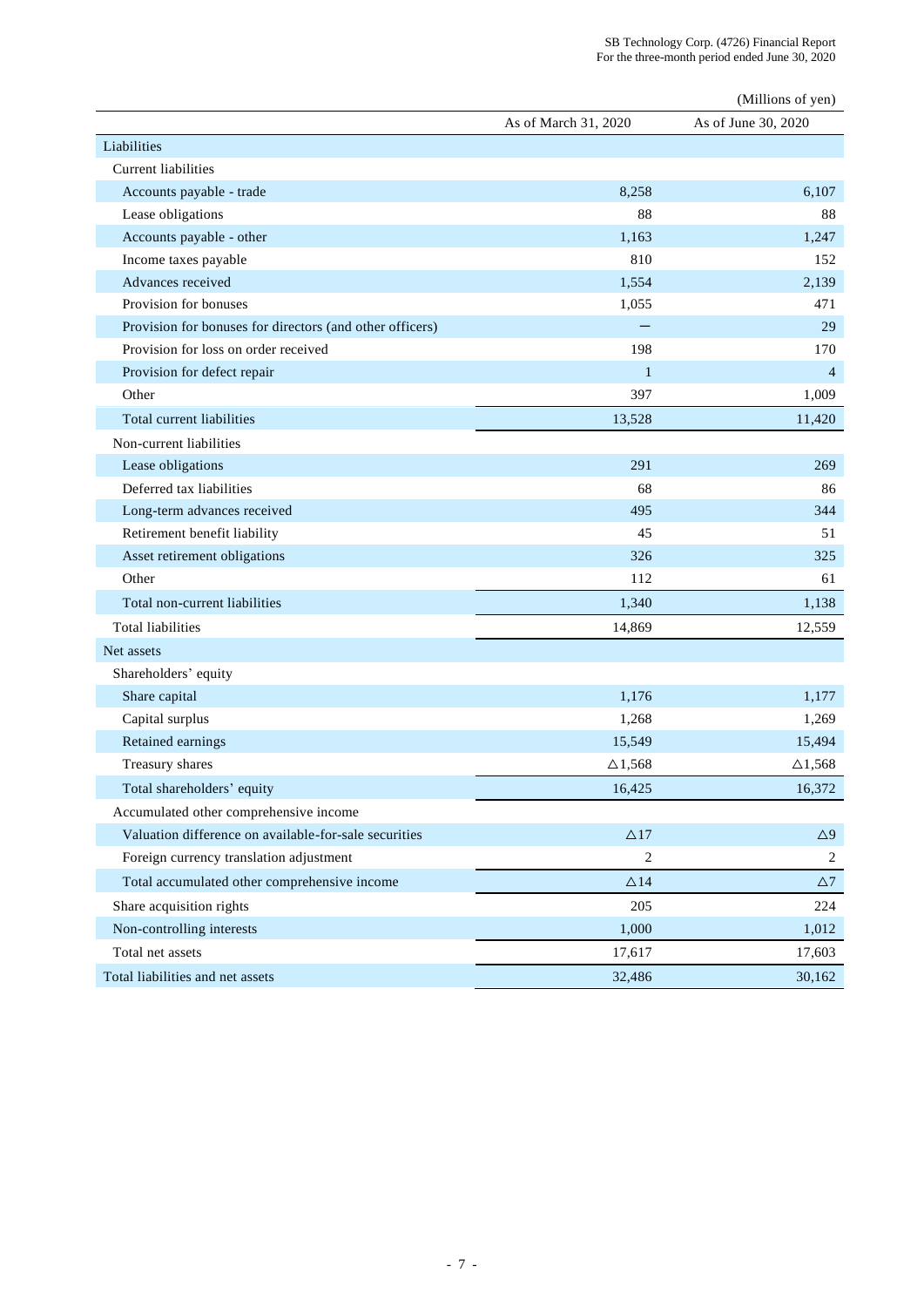## **(2) Quarterly Consolidated Statements of Income and Comprehensive Income**

# **(For the Three-month Period)**

|                                                                |                   | (Millions of yen) |
|----------------------------------------------------------------|-------------------|-------------------|
|                                                                | Fiscal year ended | Fiscal year ended |
|                                                                | June 30, 2019     | June 30, 2020     |
| Net sales                                                      | 12,969            | 14,759            |
| Cost of sales                                                  | 10,873            | 12,326            |
| Gross profit                                                   | 2,096             | 2,433             |
| Selling, general and administrative expenses                   | 1,550             | 1,766             |
| Operating profit                                               | 546               | 666               |
| Non-operating income                                           |                   |                   |
| Interest and dividend income                                   | $\mathbf{0}$      | $\theta$          |
| Share of profit of entities accounted for using equity method  | 1                 | 6                 |
| Miscellaneous income                                           | $\overline{c}$    | $\mathbf{1}$      |
| Total non-operating income                                     | $\overline{4}$    | $\tau$            |
| Non-operating expenses                                         |                   |                   |
| Interest expenses                                              | 2                 | 1                 |
| Foreign exchange losses                                        | 3                 | $\mathbf{0}$      |
| Commission expenses                                            |                   | 9                 |
| Miscellaneous loss                                             | $\mathbf{0}$      | $\overline{4}$    |
| Total non-operating expenses                                   | 5                 | 16                |
| Ordinary profit                                                | 545               | 658               |
| <b>Extraordinary</b> losses                                    |                   |                   |
| Loss on step acquisitions                                      |                   | 5                 |
| Total extraordinary losses                                     |                   | 5                 |
| Profit before income taxes                                     | 545               | 653               |
| Income taxes - current                                         | 78                | 146               |
| Income taxes - deferred                                        | 134               | 145               |
| Total income taxes                                             | 213               | 292               |
| Profit                                                         | 332               | 360               |
| Profit attributable to                                         |                   |                   |
| Profit attributable to owners of parent                        | 330               | 348               |
| Profit attributable to non-controlling interests               | $\mathbf{1}$      | 12                |
| Other comprehensive income                                     |                   |                   |
| Valuation difference on available-for-sale securities          | 6                 | 7                 |
| Foreign currency translation adjustment                        | $\Delta 0$        | $\Delta 0$        |
| Total other comprehensive income                               | 5                 | $7\phantom{.0}$   |
| Comprehensive income                                           | 337               | 368               |
| Comprehensive income attributable to                           |                   |                   |
| Comprehensive income attributable to owners of parent          | 336               | 356               |
| Comprehensive income attributable to non-controlling interests | 1                 | 12                |